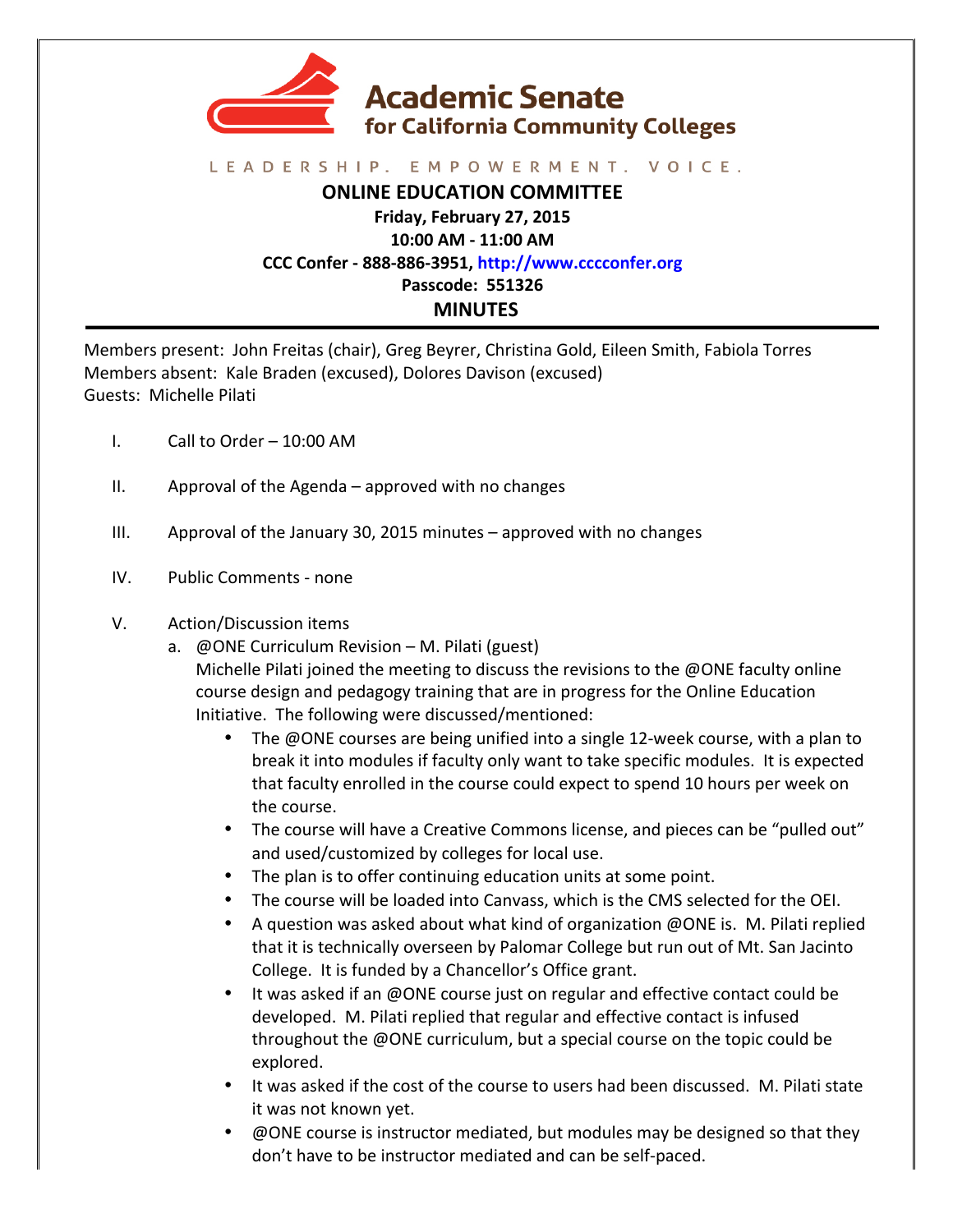stated that while @ONE is providing the professional development curriculum for the OEI, it is a separate organization, not part of the grant.

- b. Online Education regional meeting planning  $-$  J. Freitas reviewed the status of the logistics for the March 20 and 21 meetings;
	- Contacts at College of San Mateo and Mt. SAC emailed morning of 2/27 for status update on rooms
	- J. Freitas noted that we will need name tags, Sharpies and registration lists
	- D. Davison has started working with C. Gold and G. Beyrer on their breakout session.
	- J. Freitas has started working with Jayme Johnson on the accessibility breakout and has confirmed Jory Hadsell and Pat James for the general session.
	- E. Smith and F. Torres have started working on their presentation. K. Braden will contact them soon to facilitate the development of the presentation.
	- J. Freitas reminded everyone to register for the meeting if they haven't yet. This is needed so we can have an accurate headcount for breakfast and lunch.
	- J. Freitas reported that as of the past weekend, about 85 people had registered for the north meeting and about 75 people had registered for the south meeting. Registration ends March 13.
- c. Ideas for resolutions
	- J. Freitas discussed what he learned at a recent ACCJC accreditation team training regarding the ACCJC application of the federal regular and substantive contact requirement for distance education. J. Freitas reported that when he asked ACCJC Vice President Jack Pond to confirm that regular and substantive contact applies to hybrid/blended courses, he replied that it only applies to fully online courses. (Note: Title 5 requires regular and effective contact for all instructional hours offered online, regardless of fully online or hybrid)
	- The committee expressed serious concerns about this interpretation by the ACCJC. J. Freitas noted that Title 5 only applies to the CCCs, not the proprietary colleges, and that ACCJC accredits proprietaries as well. Proprietaries could simply offer a mandatory and brief in-person session for their online courses, and then teach the online portion as correspondence education under this interpretation.
	- A possible resolution on this issue was discussed. Since G. Beyrer is attending spring plenary, J. Freitas will work with him on drafting a resolution that he or K. Braden could bring to the Area A meeting so that the resolution would be distributed to the field in the pre-session packet.
	- F. Torres noted that it would be useful for the field if examples of what regular and effective contact is not could be illustrated to help faculty understand better what regular and effective contact is.
	- Also discussed was a crafting a Rostrum article on the role of local senates in decision-making regarding local DE matters, choosing to participate in the OEI, selecting a course management system, etc. J. Freitas noted that the body adopted two resolutions (17.01 F14 and 17.02 F14) on collegial consultation with local senates on participation in statewide initiatives such as OEI, and asserting